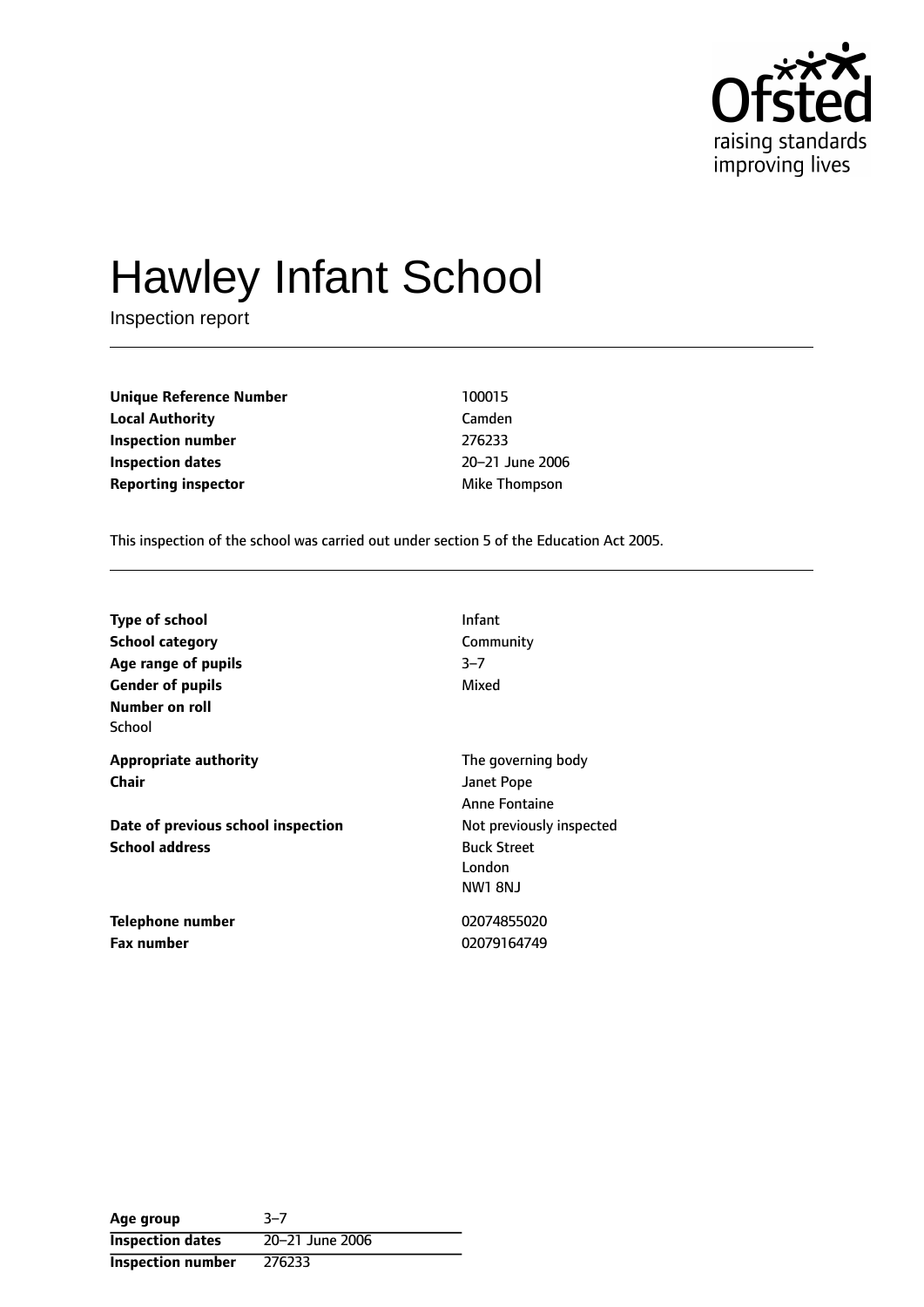.

© Crown copyright 2006

#### Website: www.ofsted.gov.uk

This document may be reproduced in whole or in part for non-commercial educational purposes, provided that the information quoted is reproduced without adaptation and the source and date of publication are stated.

Further copies of this report are obtainable from the school. Under the Education Act 2005, the school must provide a copy of this report free of charge to certain categories of people. A charge not exceeding the full cost of reproduction may be made for any other copies supplied.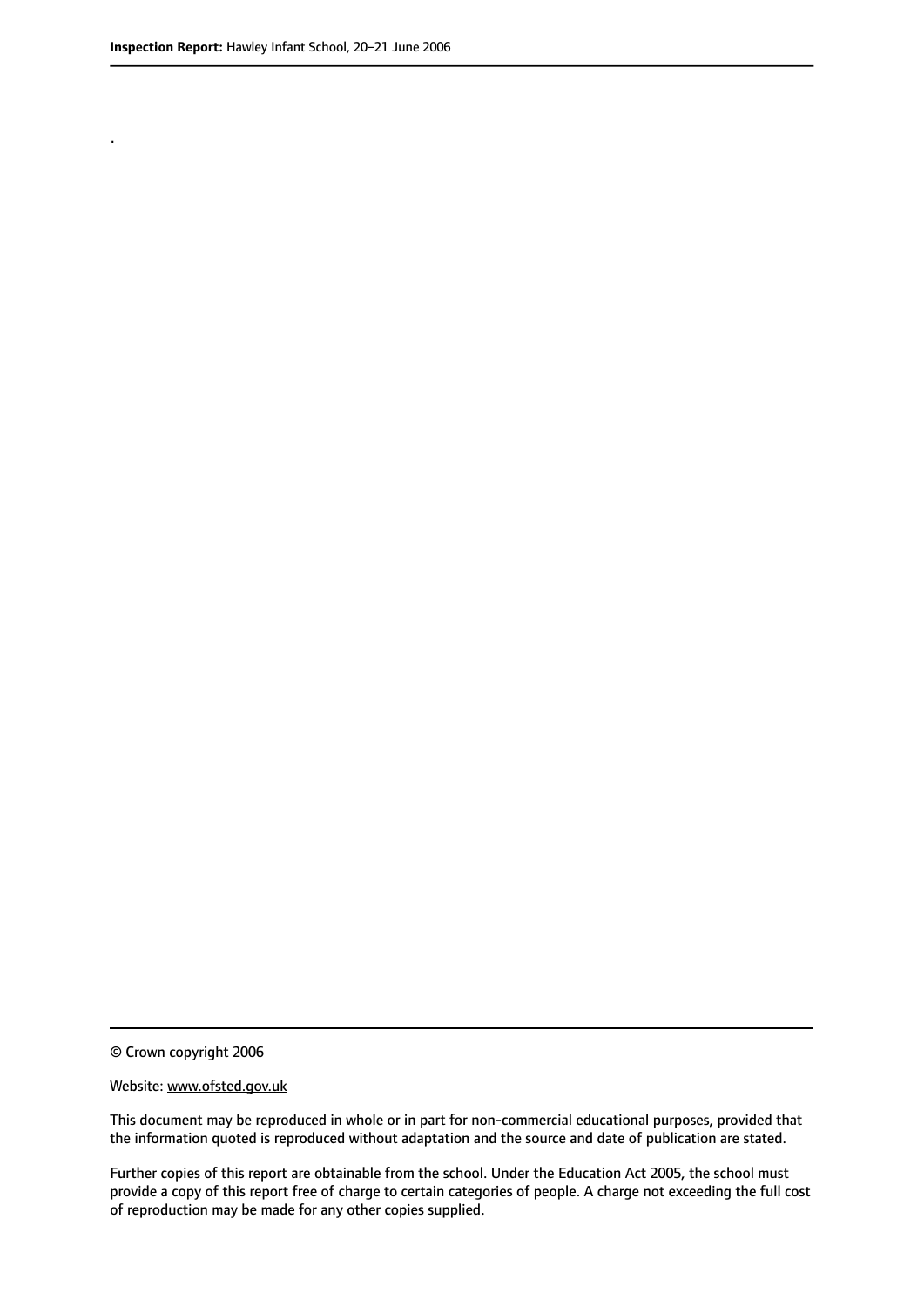# **Introduction**

The inspection was carried out by an Additional Inspector.

## **Description of the school**

Hawley is a small infant and nursery school situated on a cramped site in an inner-city location. Its pupils are from a wide range of home backgrounds. Just over half are from minority ethnic groups, and there is a small number from refugee and asylum-seeking families. About one in five is at the early stages of learning to communicate in English, and a similar proportion has learning difficulties and disabilities. The school is affected by a significant outward movement of pupils between Years 1 and 2 as parents seek to guarantee a Key Stage 2 place for their children at a local junior school of their choice.

#### **Key for inspection grades**

| Grade 1 | Outstanding  |
|---------|--------------|
| Grade 2 | Good         |
| Grade 3 | Satisfactory |
| Grade 4 | Inadequate   |
|         |              |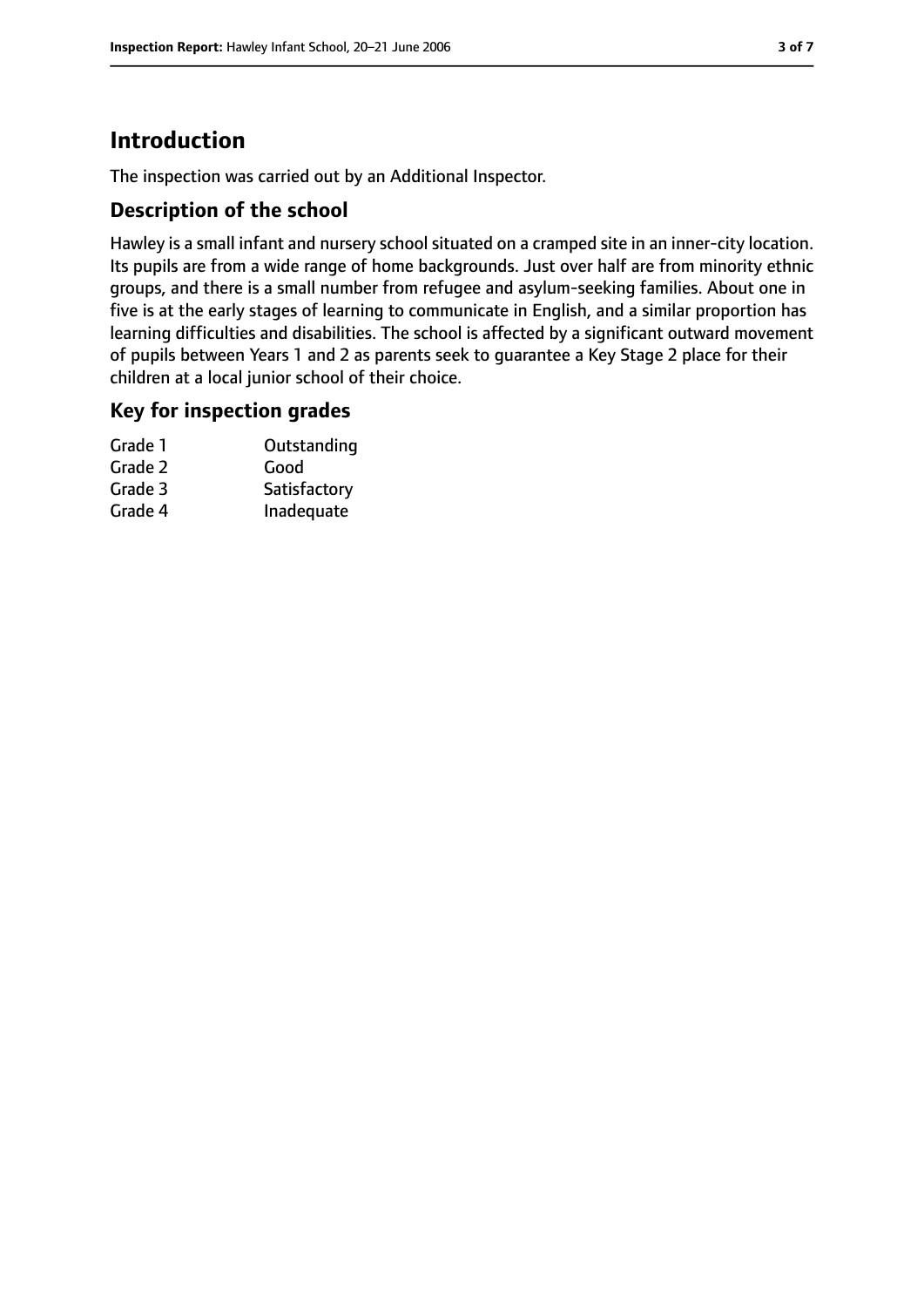# **Overall effectiveness of the school**

#### **Grade:**

### **What the school should do to improve further**

\* Ensure that systems for assessing pupils' attainment in science enable teachers to see precisely how much progress pupils are making.

\* Sharpen up the improvement plan, making sure it includes effective ways of measuring the impact of initiatives on pupils' achievement.

# **Achievement and standards**

**Grade:**

# **Personal development and well-being**

**Grade:**

# **Quality of provision**

### **Teaching and learning**

#### **Grade:**

Teaching and learning are good throughout the school because the teaching and support staff have high expectations of pupils and know their individual needs really well. Teachers are generally good at making learning interesting, and pupils show a keen desire to learn. Most lessons have good pace and challenge so pupils' interest is maintained. Very occasionally, introductions are overlong and pupils' enthusiasm and rate of learning declines.

Teaching assistants are patient and kind, bringing out the best in the pupils they work with. These include those with learning difficulties and disabilities and those in the early stages of learning to communicate in English.

Systems to check on pupils' achievements are good overall, and teachers use assessment well to help them plan what pupils are to learn next. The quality of assessment is an excellent feature of the Nursery and Reception classes. In Years 1 and 2, assessments in English and mathematics are extremely thorough, but the system used in science does not highlight the progress that individuals undoubtedly make. This is because the method used for recording judgements shows the National Curriculum level at which pupils are working, but does not indicate how easy or difficult it was for pupils to reach this level.

## **Curriculum and other activities**

#### **Grade:**

The school provides a good range of interesting activities that are carefully matched to pupils' needs and interests. The curriculum is well planned and is being developed to promote greater creativity and enjoyment. However, the school does not make enough of the opportunities available to teach other subjects through English lessons.

Planning for the Nursery and Reception classes places a strong and largely successful emphasis on developing children's independence and encouraging them to take more responsibility for their learning.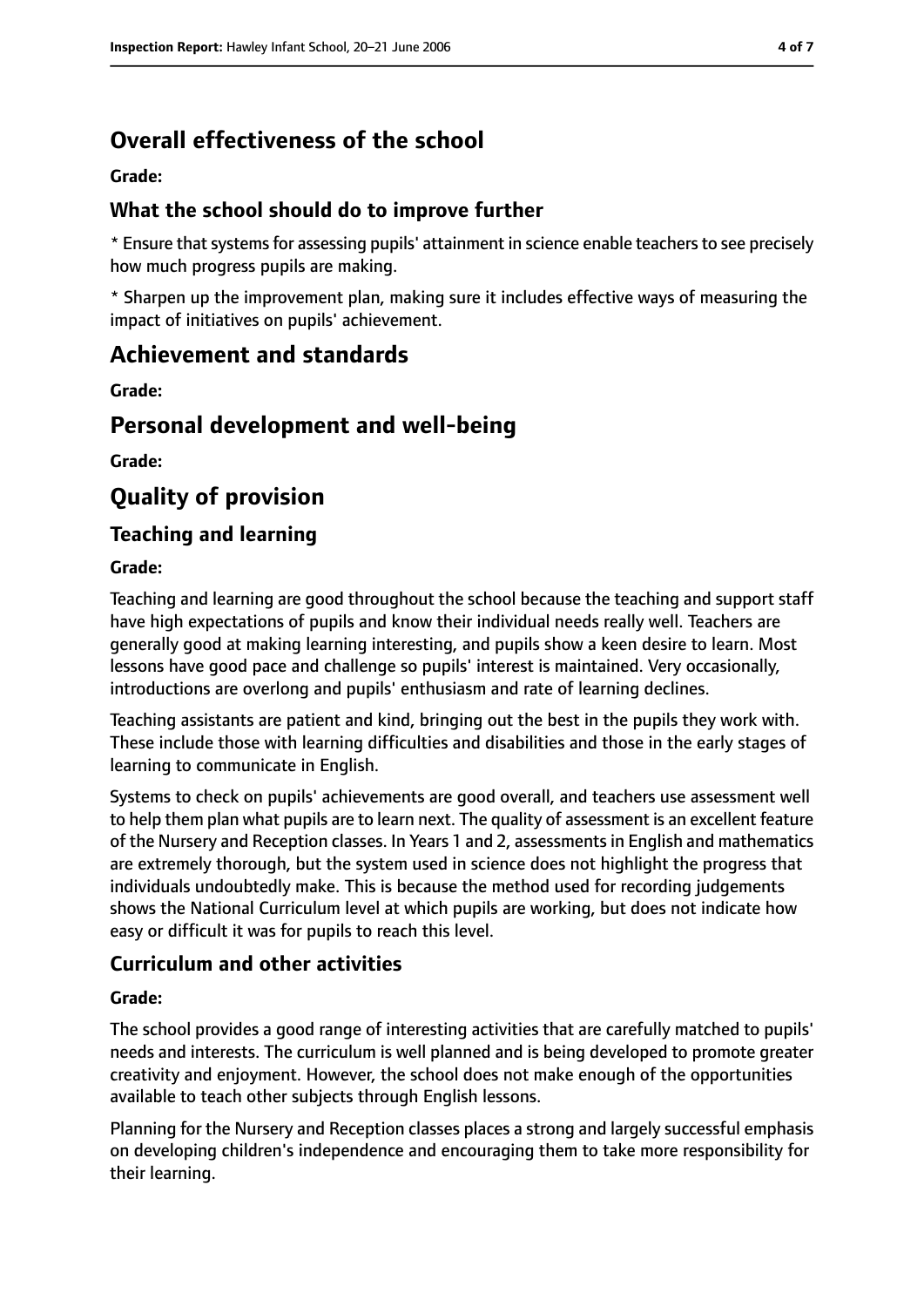The school makes excellent use of its cramped accommodation to provide a stimulating learning environment for its pupils. There is an outstanding range of additional activities, using local resources, to enhance pupils' learning and enjoyment. For example, children in the Nursery and Reception classes visited the Natural History Museum to help them with their topic about dinosaurs. Visitors to the school also add an extra dimension to the development of pupils' skills. In Year 1, a Kenyan artist showed pupils how to use line drawings and colour washes to produce pictures of people dancing.

## **Care, guidance and support**

#### **Grade:**

Pupils receive outstanding care, guidance and support. One parent rightly commented, 'The atmosphere is happy and homely, and I feel that understanding the individual child is a priority at Hawley'. Through an extremely thorough method of record-keeping the school ensures that the academic and personal needs of all pupils are exceptionally well known and quickly met.

The school is good at helping its pupils to eat healthily. At breaktimes, they can be found sitting on a bench in the playground helping themselves to a generous supply of fresh fruit. At lunchtimes they benefit from good quality, freshly cooked meals.

Health and safety procedures are very effective. Child protection procedures are robust and widely understood. The school liaises closely with outside services to ensure excellent care and support for all pupils.

# **Leadership and management**

**Grade:**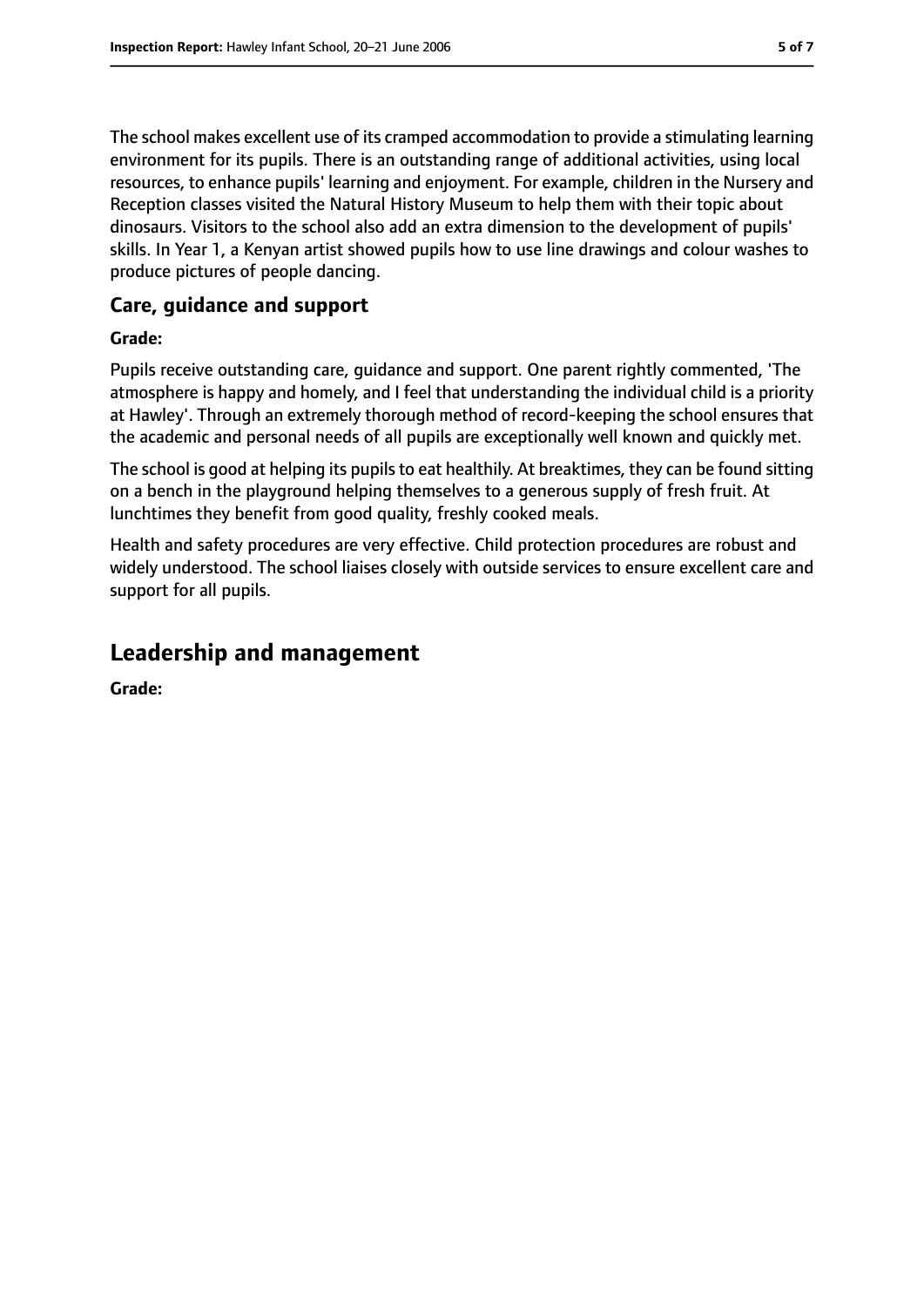**Any complaints about the inspection or the report should be made following the procedures set out in the guidance 'Complaints about school inspection', which is available from Ofsted's website: www.ofsted.gov.uk.**